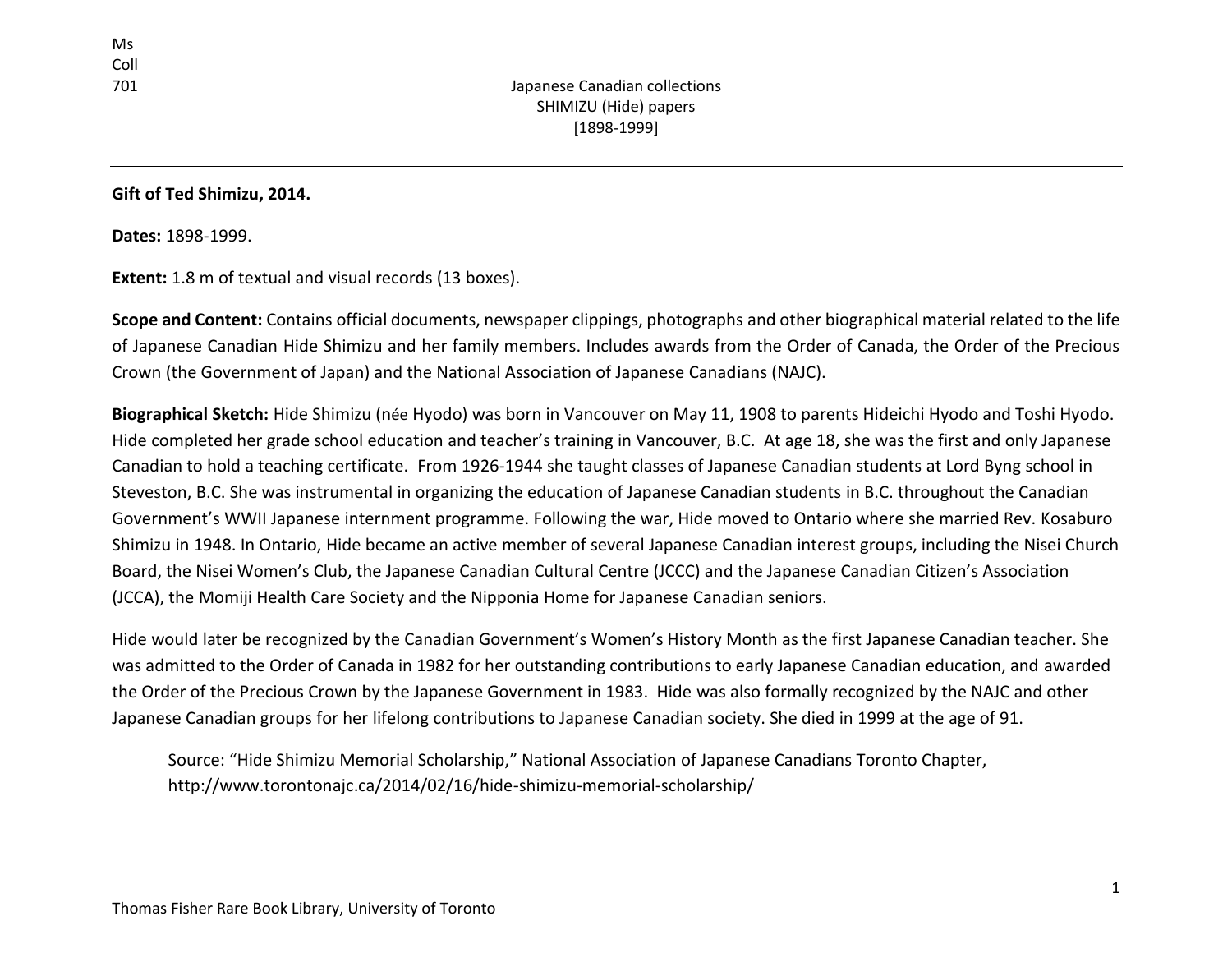Ms Coll<br>701

# Japanese Canadian collections SHIMIZU (Hide) papers [1898-1999]

### **Arrangement:**

**Series 1:** Newspaper clippings and biographical material, [192-?]-1999.

**Series 2:** Order of Canada and other awards, ca. 1982.

**Series 3:** Photo albums and scrapbooks, [192-?] to 1999.

**Series 4:** Family documents (Hide Shimizu's parents, Hideichi and Toshi Hyodo), 1898-[1961?]

**Notes:** Titles, unless given in square brackets, have been taken from the original material / containers.

| Series 1: Biographical material, 1926-1999. |          |                                   |                                                                                                              |            |  |
|---------------------------------------------|----------|-----------------------------------|--------------------------------------------------------------------------------------------------------------|------------|--|
| <b>Box</b>                                  | Folder   | <b>Title</b>                      | <b>Contents</b>                                                                                              | Date(s)    |  |
|                                             |          | [Birth certificate]               | Hide Hyodo's birth certificate with photograph, Vancouver B.C.,<br>dated April 1926.                         | 1926 April |  |
| 1                                           | $2 - 10$ | [School reports and certificates] | Report cards, evaluations, certificates and diplomas from Hide's<br>high school and teacher training in B.C. | 1922-1938  |  |
|                                             | 11       | [Teaching evaluations]            | British Columbia Teacher's Federation and Department of<br>Education teaching evaluations.                   | 1926-1942  |  |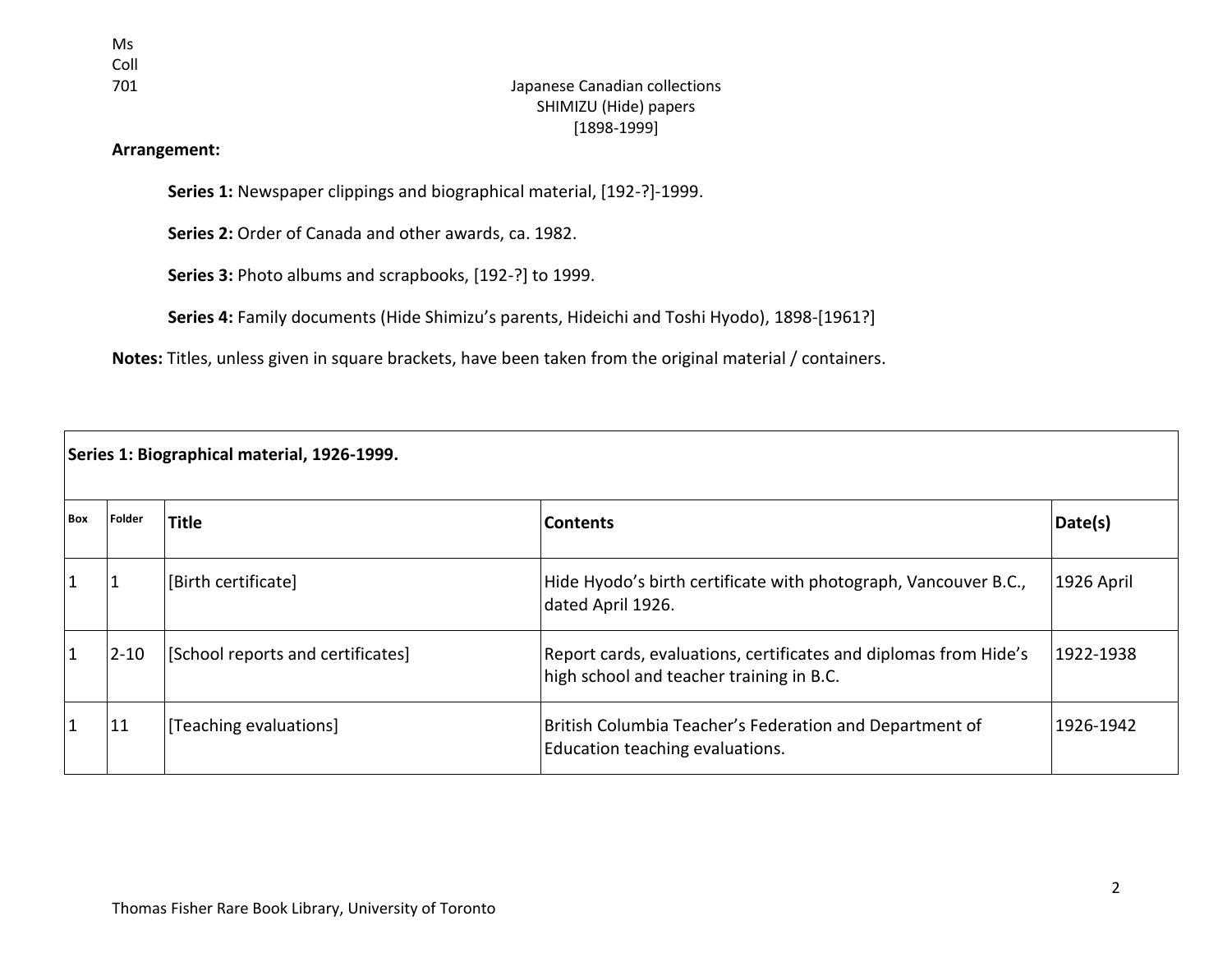| Ms   |
|------|
| Coll |
|      |

# 701 Japanese Canadian collections SHIMIZU (Hide) papers  $[1898-1999]$

| $\mathbf{1}$ | $12 - 15$ | [Biographical material]                                      | Newspaper clippings, biographical matter prepared by HS herself<br>and others; 6 photographs.                                                                                                                                                                            | 1982-1999           |
|--------------|-----------|--------------------------------------------------------------|--------------------------------------------------------------------------------------------------------------------------------------------------------------------------------------------------------------------------------------------------------------------------|---------------------|
| $\mathbf{1}$ | 16        | [Obituary and funeral programme]                             | Clipping of HS's obituary, plus a dry-mounted copy; copies of<br>funeral programme.                                                                                                                                                                                      | 1999                |
| $\mathbf{1}$ | $17 - 18$ | Nikkei Voice [newspaper]                                     | 3 issues.                                                                                                                                                                                                                                                                | 1988-1992           |
| $\mathbf{1}$ | 19        | Faces of Redress Video Oral History: Hide<br>Shimizu         | Transcription of video oral history recording of HS, "taped in<br>English, Toronto, November 26, 1989". Details HS's life growing<br>up and teaching in Japanese Canadian internment camps in B.C.<br>15 pages. 3 copies.                                                | 1989<br>November 16 |
| 1            | 20        | Women's History Month / Eaton's Celebrates<br>Canadian Women | Newspaper clippings, pamphlets, correspondence and 1<br>photograph related to Government of Canada's Women's History<br>Month and Eaton's Celebrates Canadian Women photo display,<br>which included Hide Shimizu as "the first Japanese Canadian to<br>teach in Canada" | 1975-1993           |
| $\mathbf{1}$ | 21        | [Momiji Health Care Society certificate of<br>appreciation]  | Certificate thanking HS for her volunteer involvement in the<br>society's programmes.                                                                                                                                                                                    | 1975 April 29       |
| 1            | $22 - 24$ | [Lord Byng school heritage garden dedication]<br>material]   | Correspondence, newspaper clippings, programmes and other<br>printed matter related to a garden dedicated to HS on May 7,<br>1997 at Lord Byng Elemenary School, Richmand B.C.                                                                                           | ca. 1997            |
| 1            |           | [Lord Byng school heritage garden dedication<br>photo album] | 1 album with colour photographs and captions.                                                                                                                                                                                                                            | 1997                |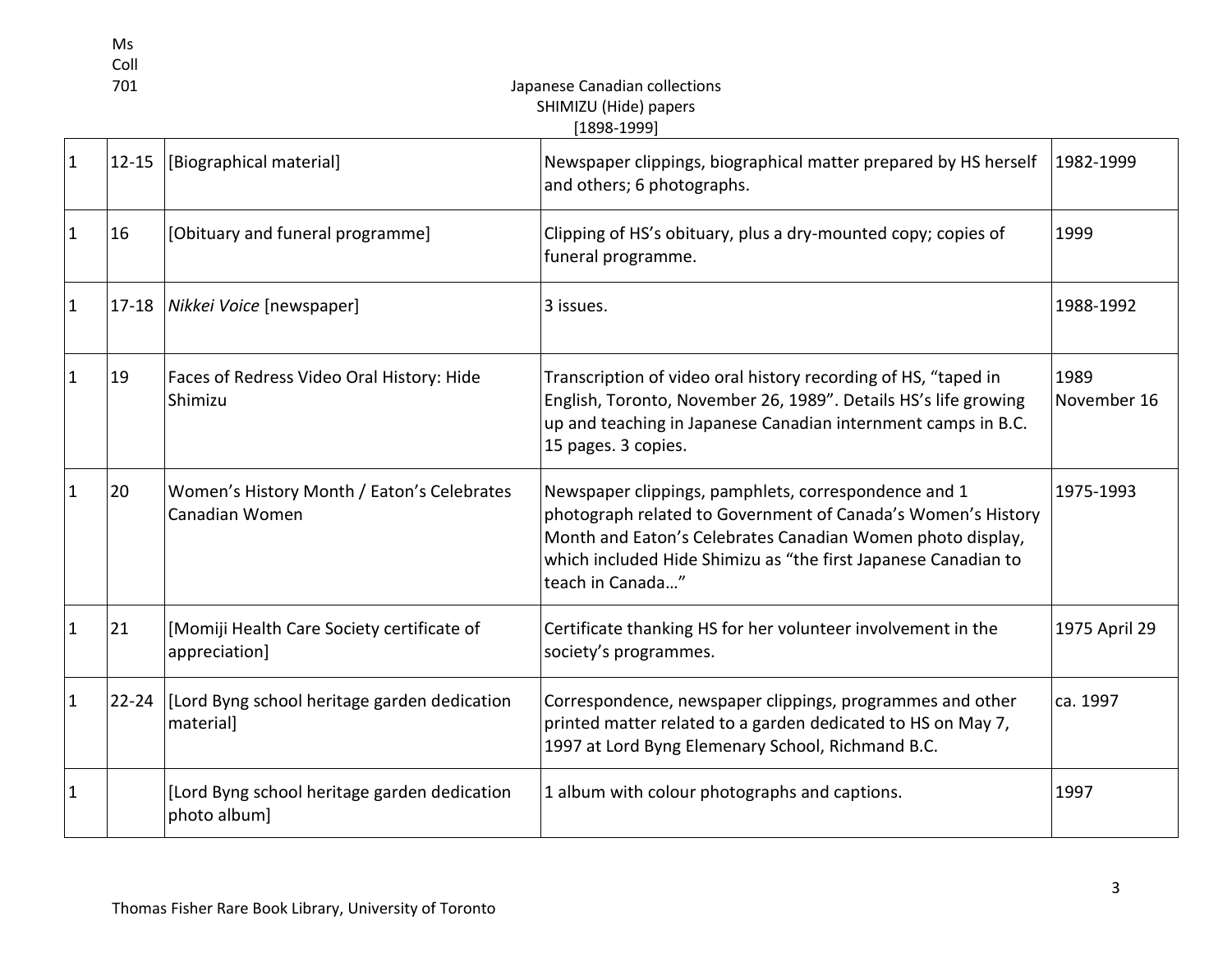|              | Ms<br>Coll<br>701                                     |                                                                     | Japanese Canadian collections<br>SHIMIZU (Hide) papers<br>$[1898-1999]$                                                                                                                                                             |                    |  |  |
|--------------|-------------------------------------------------------|---------------------------------------------------------------------|-------------------------------------------------------------------------------------------------------------------------------------------------------------------------------------------------------------------------------------|--------------------|--|--|
| $\mathbf{1}$ | 25                                                    | [Correspondence]                                                    | Photocopy of autograph letter from Betty Huff to "Joan," with a<br>copy of letter from Kazuko Iwasa (Umemoto) to Betty Huff,<br>regarding HS.                                                                                       | 1997               |  |  |
| $\mathbf{1}$ |                                                       | Mr. Hyodo (original)                                                | 7" reel magnetic tape (audio recording).                                                                                                                                                                                            | $[19-?]$           |  |  |
| $\mathbf{1}$ | 27                                                    | Prayer book                                                         | 1 book (Japanese).                                                                                                                                                                                                                  | $[19-?]$           |  |  |
| 1            |                                                       | [Four purple buttons]                                               | Four cloth-covered buttons.                                                                                                                                                                                                         | [n.d.]             |  |  |
|              | Series 2: Order of Canada and other awards, ca. 1982. |                                                                     |                                                                                                                                                                                                                                     |                    |  |  |
| <b>Box</b>   | Folder                                                | <b>Title</b>                                                        | <b>Contents</b>                                                                                                                                                                                                                     | Date(s)            |  |  |
| 1            | $28 - 37$                                             | [Order of Canada material]                                          | Nomination letters, ceremony programmes, photographs,<br>newspaper clippings and correspondence related to HS's award of<br>the Order of Canada in 1982. (Order of Canada certificate located<br>on Shelf; medal located in Box 2). | 1982-1983          |  |  |
| $\mathbf{1}$ | 38-40                                                 | Testimonial Dinner in Honour of Mrs. Hide<br>Shimizu, C.M. material | Programme and other printed matter related to dinner held in<br>HS's honour by the Japanese Canadian Cultural Centre (J.C.C.C.).                                                                                                    | 1983 January<br>15 |  |  |
| $\mathbf{1}$ | 41                                                    | [Order of the Precious Crown award material]                        | Newspaper clippings and letter related to award from the<br>Japanese government. (Order of the Precious Crown certificate<br>located on shelf; medal located in Box 2).                                                             | 1983               |  |  |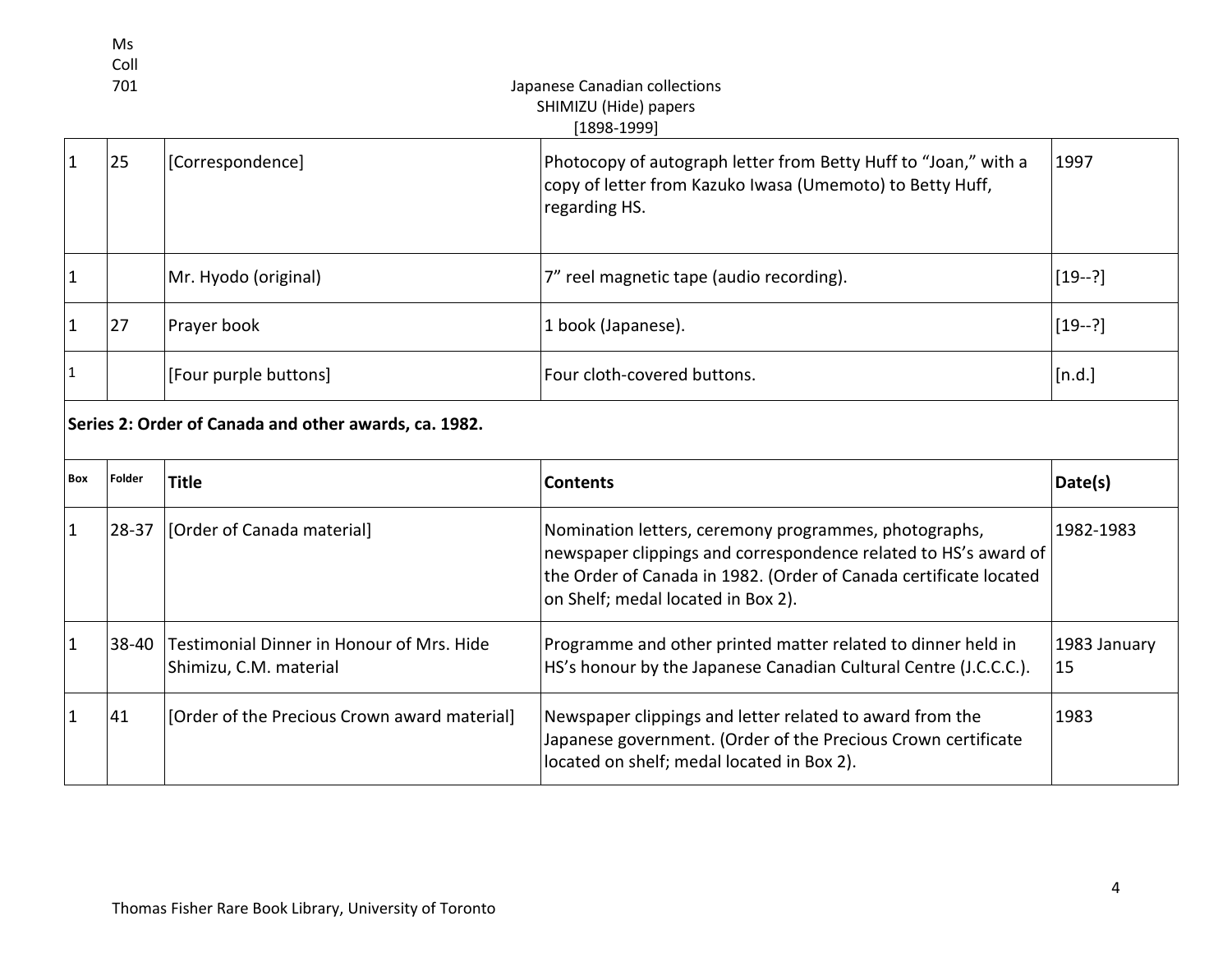|                | Ms<br>Coll<br>701 |                                                         | Japanese Canadian collections<br>SHIMIZU (Hide) papers<br>$[1898 - 1999]$                                                                                                                                                                                                                               |                |
|----------------|-------------------|---------------------------------------------------------|---------------------------------------------------------------------------------------------------------------------------------------------------------------------------------------------------------------------------------------------------------------------------------------------------------|----------------|
| $\overline{2}$ |                   | [Award medals]                                          | Order of Canada and Order of the Precious Crown medals, in<br>original containers; 7 <sup>th</sup> World Education Conference pin; award for<br>contribution to the National Association of Japanese Canadians<br>(NAJC) Senior's Conference, Oct. 5-6, 1989; Canadian<br>Confederation medal 1867-1992 | 1982-1992      |
|                | Shelf             | [Order of Canada certificate]                           |                                                                                                                                                                                                                                                                                                         | 1982           |
|                | Shelf             | [Order of the Precious Crown certificate]               |                                                                                                                                                                                                                                                                                                         | 1983           |
|                | Shelf             | A Letter of Appreciation                                | Letter from the National Association of Japanese Canadians<br>(NAJC) Toronto Chapter.                                                                                                                                                                                                                   | 1990 February  |
|                |                   | Series 3: Photo albums and scrapbooks, [192-?] to 1999. |                                                                                                                                                                                                                                                                                                         |                |
| Box            | Folder            | <b>Title</b>                                            | <b>Contents</b>                                                                                                                                                                                                                                                                                         | Date(s)        |
| $3 - 4$        |                   | [Early personal and family photo albums]                | 4 photo albums with various personal, family and travel<br>photographs (black and white) from B.C., Ontario and Japan.<br>Includes photographs from HS's time teaching in B.C.                                                                                                                          | $[1920-1950?]$ |
| 5              |                   | [Japan trip photo album]                                | Photo album and some loose photos (black and white) from trip<br>to Japan.                                                                                                                                                                                                                              | ca. 1937       |
| 6              |                   | [Personal and family photo albums]                      | 2 albums with various personal, family and travel photographs<br>(black and white) from B.C. Second album is heavily damaged with<br>many photographs missing.                                                                                                                                          | $[1939-1950?]$ |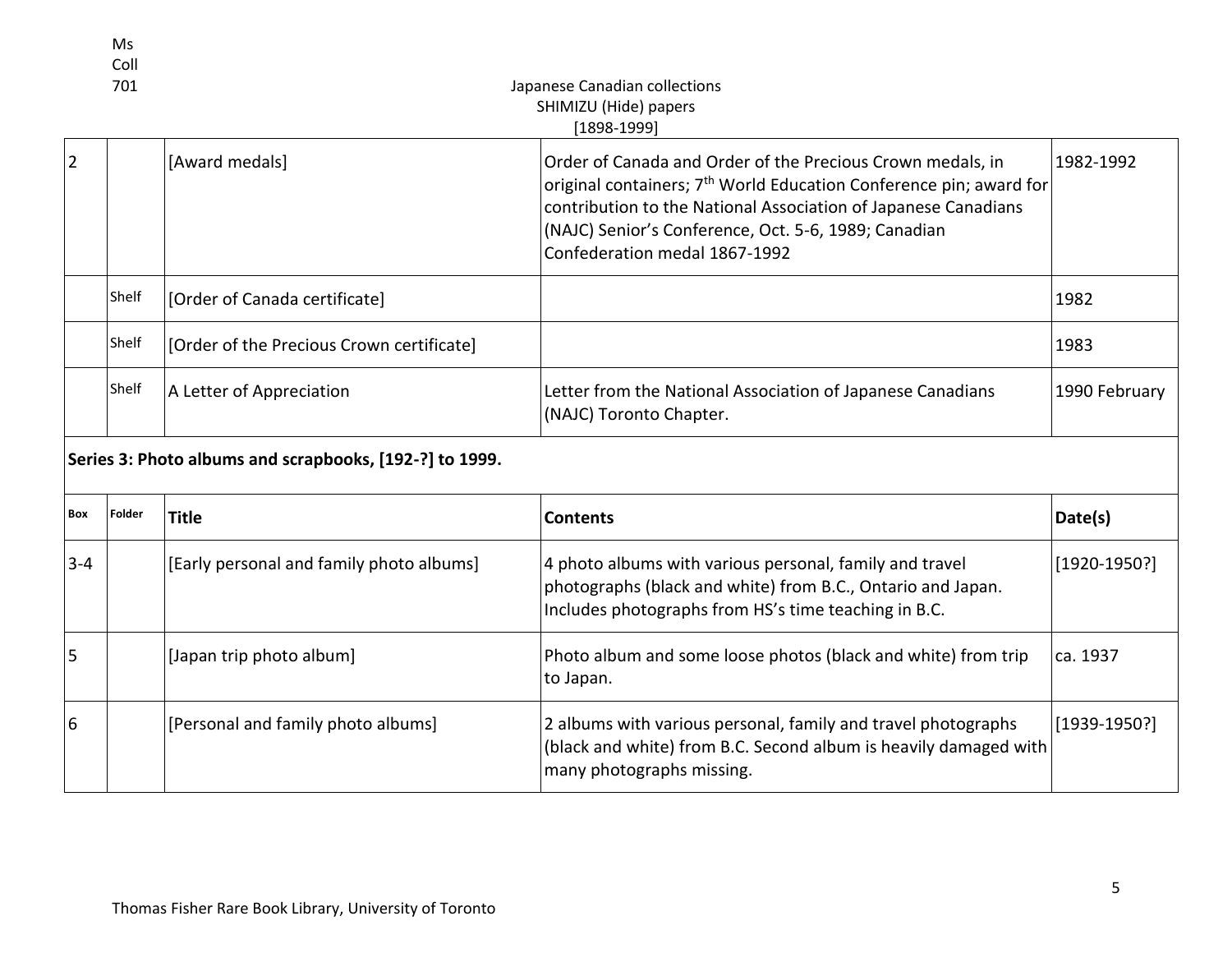|                | Ms<br>Coll<br>701 |                                                                                                                                                                                                                          | Japanese Canadian collections<br>SHIMIZU (Hide) papers<br>$[1898-1999]$                                                                                                                                                                                                                                                                                                                            |                  |
|----------------|-------------------|--------------------------------------------------------------------------------------------------------------------------------------------------------------------------------------------------------------------------|----------------------------------------------------------------------------------------------------------------------------------------------------------------------------------------------------------------------------------------------------------------------------------------------------------------------------------------------------------------------------------------------------|------------------|
| 7              |                   | [World Education Conference scrapbook]                                                                                                                                                                                   | Scrapbook dedicated to Hide Shimizu's participation in the 7 <sup>th</sup><br>World Education Conference or the World Federation Education<br>Associations (WFEA) in August 1937. Contains: envelopes from<br>farewell gifts (senbetsu); letters from the B.C. Teacher's<br>Association; pamphlets from events attended in Toyko;<br>newspaper clippings about the conference and other souvenirs. | 1937             |
| 8              |                   | Seventh World Education Conference, Tokyo<br>1937                                                                                                                                                                        | Album commemorating the World Education Conference held in<br>Toyko, 1937. Photographs with captions feature the international<br>conference delegates at various events. 2 copies, copy 2 lacks<br>captions.                                                                                                                                                                                      | 1937             |
| $\overline{9}$ |                   | [Order of Canada scrapbook]                                                                                                                                                                                              | Photo album with Order of Canada related photographs, clippings<br>and other souvenirs.                                                                                                                                                                                                                                                                                                            | [ca. 1982?]      |
| 9              |                   | A photographic souvenir of the testimonial<br>dinner in honour of Mrs. Hide Shimizu, C.M.,<br>Saturday January 15 <sup>th</sup> , 1983, Japanese Canadian<br>Cultural Centre, presented to Mrs. Shimizu by<br>the U.C.W. | Photo album with photographs, souvenirs and other printed<br>matter relating to the dinner.                                                                                                                                                                                                                                                                                                        | 1983             |
| 10             |                   | [Loose photographs and negatives, small]                                                                                                                                                                                 | Loose photographs and negatives from various years.                                                                                                                                                                                                                                                                                                                                                | $[193-?] - 1999$ |
| 11             | $1 - 14$          | [Loose photographs and negatives, large]                                                                                                                                                                                 | Loose photographs and negatives from various years, colour and<br>black and white.                                                                                                                                                                                                                                                                                                                 | $[193-?] - 1999$ |
|                |                   |                                                                                                                                                                                                                          |                                                                                                                                                                                                                                                                                                                                                                                                    |                  |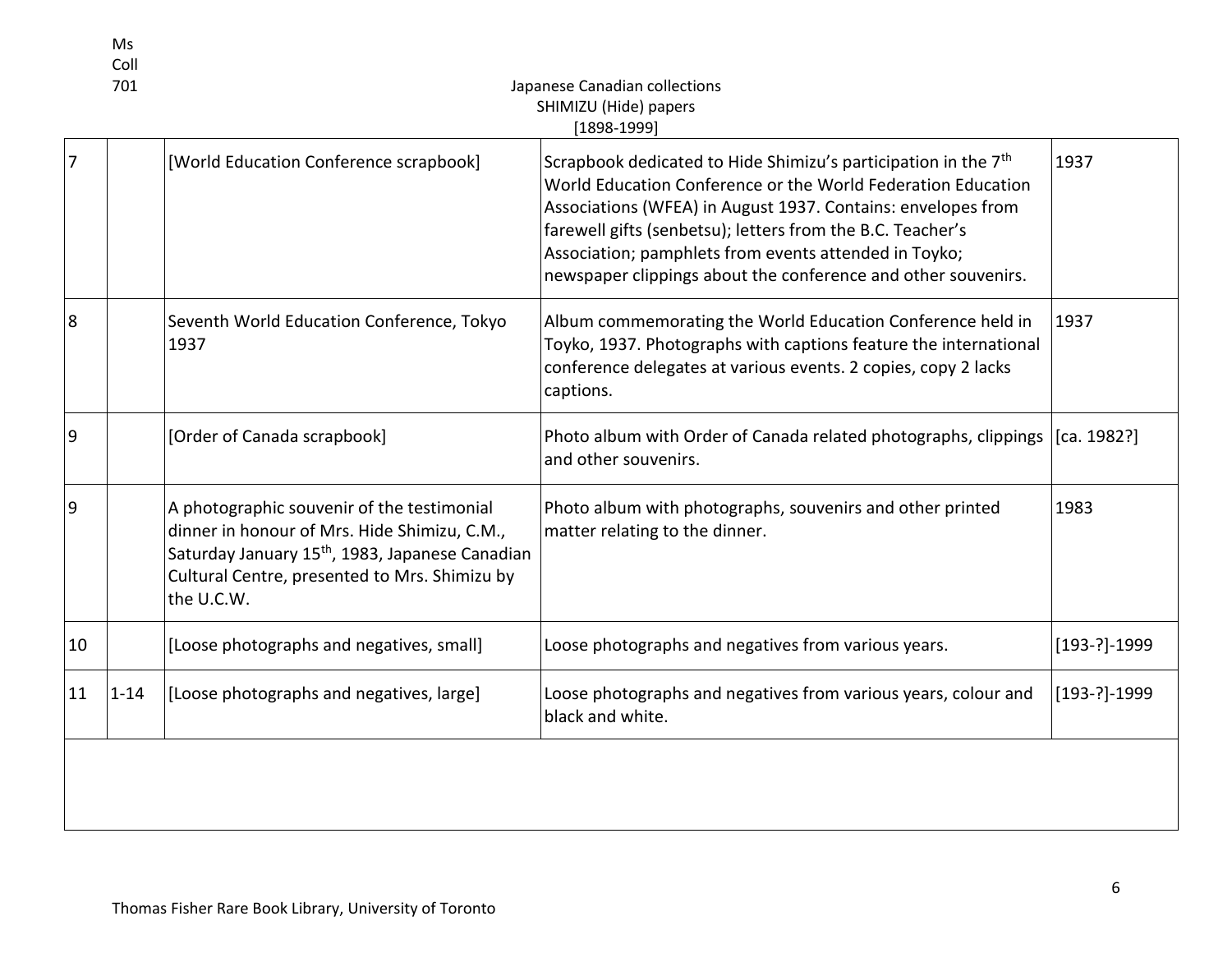Ms Coll<br>701

- F

# Japanese Canadian collections SHIMIZU (Hide) papers [1898-1999]

| Series 4: Hideichi and Toshi Hyodo (Hide Shimizu's parents) material, 1898-1972 |           |                                                         |                                                                                                                                                                                                                                     |              |
|---------------------------------------------------------------------------------|-----------|---------------------------------------------------------|-------------------------------------------------------------------------------------------------------------------------------------------------------------------------------------------------------------------------------------|--------------|
| Box                                                                             | Folder    | <b>Title</b>                                            | <b>Contents</b>                                                                                                                                                                                                                     | Date(s)      |
| 12                                                                              | $1 - 3$   | [Biographical material]                                 | Letter and timeline of Hideichi Hyodo's life, prepared by Mas<br>Hyodo.                                                                                                                                                             | $[19-?]$     |
| 12                                                                              | $4 - 9$   | [Emigration documents]                                  | Emigration documents; Canadian Citizenship certificates;<br>vaccination records; proof of death letter for Hideichi.                                                                                                                | [1910?]-1968 |
| 12                                                                              | 10        | [Employment letters]                                    | Letters of reference for Hideichi Hyodo from various employers.                                                                                                                                                                     | 1898-1943    |
| 12                                                                              |           | 11-16  [Aki Esther Hyodo documents]                     | Birth certificate, death and burial documents, correspondence<br>relating to Aki Esther Hyodo d. May 27 <sup>th</sup> , 1944 (daughter of<br>Hideichi Hyodo).                                                                       | 1944-1952    |
| 12                                                                              |           | 17-23 [Documents pertaining to other family<br>members] | School certificates and copy of will of Wesley Hyodo; copies of<br>birth certificate and will of Kazuo? Sasaki; funeral documents for<br>Ann C. Sasaki; marriage license (Japanese) of Eichi Hyodo;<br>shipping permit? (Japanese). | 1898-1968    |
| 12                                                                              | $24 - 28$ | [Financial, property and tax documents]                 | Mortgage statements, real estate documents, bank account<br>records and tax forms from various years                                                                                                                                | 1965-1972    |
| 12                                                                              | 29        | [Medical insurance forms]                               | Medical insurance claim forms for Toshi Hyodo.                                                                                                                                                                                      | 1966-1972    |